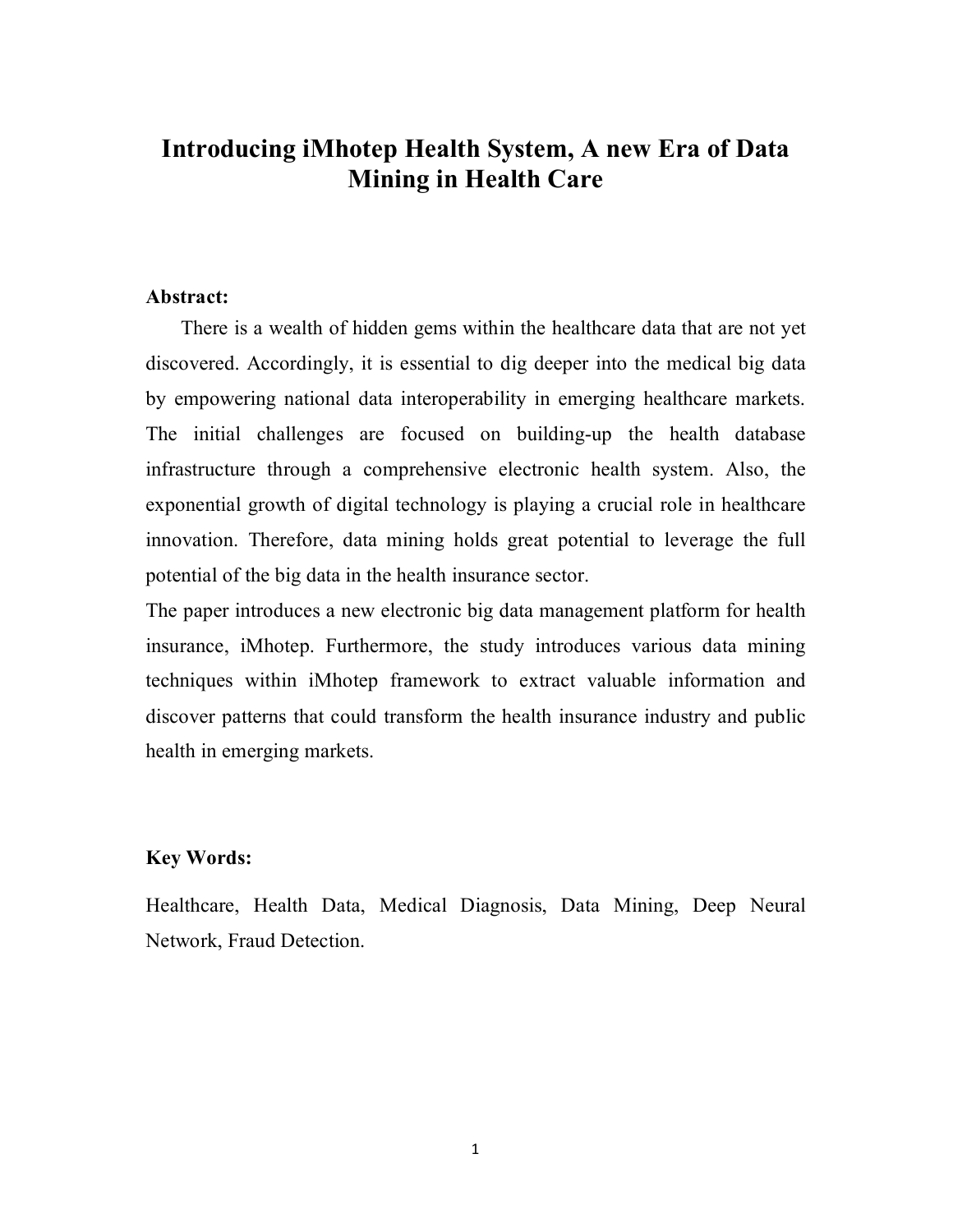## **I. Introduction:**

The health sector has witnessed a great evolution following the development of new computer technologies, and that pushed this area to produce more valuable medical data that will help the healthcare industry to be on the brink of massive change, which will give birth to multiple fields of research.

Health insurance is attracting more and more attention in low- and middleincome countries as a means for improving health care utilization and protecting households against impoverishment from out-of-pocket expenditures.

Most countries with emerging market are striving to achieve a satisfying health coverage using the available technological development and data mining revolution, but they face a number of challenges

Lack of technology is one of the main challenges, where technology helps in transforming how health care is delivered, giving more people in remote areas and around the world access to better care. Likewise, easier access to data helps both doctors and insurers make better-informed decisions about how to continue to improve the system.

Many efforts are done to cope with the explosion of medical data on one hand, and to obtain useful knowledge from it on the other hand. These prompted researchers to apply all the technical innovations like *big data analytics*, *predictive analytics*, *machine learning* and *learning algorithms* in order to extract useful knowledge and help in making decisions.

With the promises of predictive analytics in big data, and the use of machine learning algorithms, predicting the future is no longer a difficult task, especially for medicine because predicting diseases and anticipating the cure became

2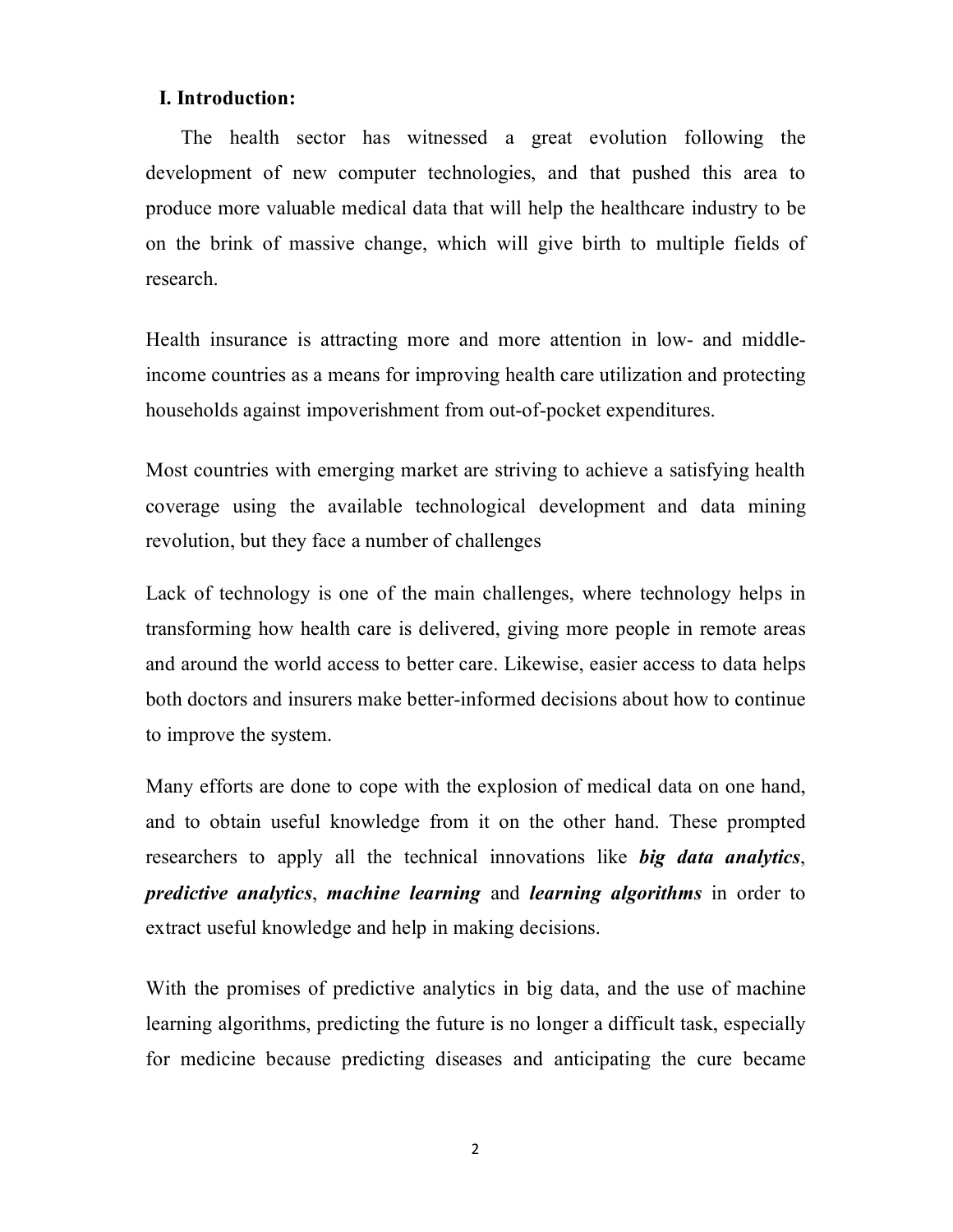possible, which will in turns make predicting insurance cost easier and eliminate the possibility of fraud as it will make detecting fraud easier process.

#### **II. Research Problem:**

The emerging market healthcare industry has depended on relatively high out-of-pocket expenses alongside rising public spending, where GDP per capita face a huge growth back to health care spending and the government are facing rising costs and inconsistent outcomes. There are billions of people living in countries where out-of-pocket spending is at least 50% of current health spending. Nevertheless, the insurance contributions are relatively minor in lowincome and medium-income countries. This is illustrated in the following figure that shows the **out-of-pocket expenditure as a percentage of total healthcare**:



*Source: World Health Organization (WHO), World Economic Outlook, UBS, as of 2014*

Additionally, to have a deeper look, the following are another figures that represent the **trend in health expenditure sources, by country income group, 2000 - 2015.**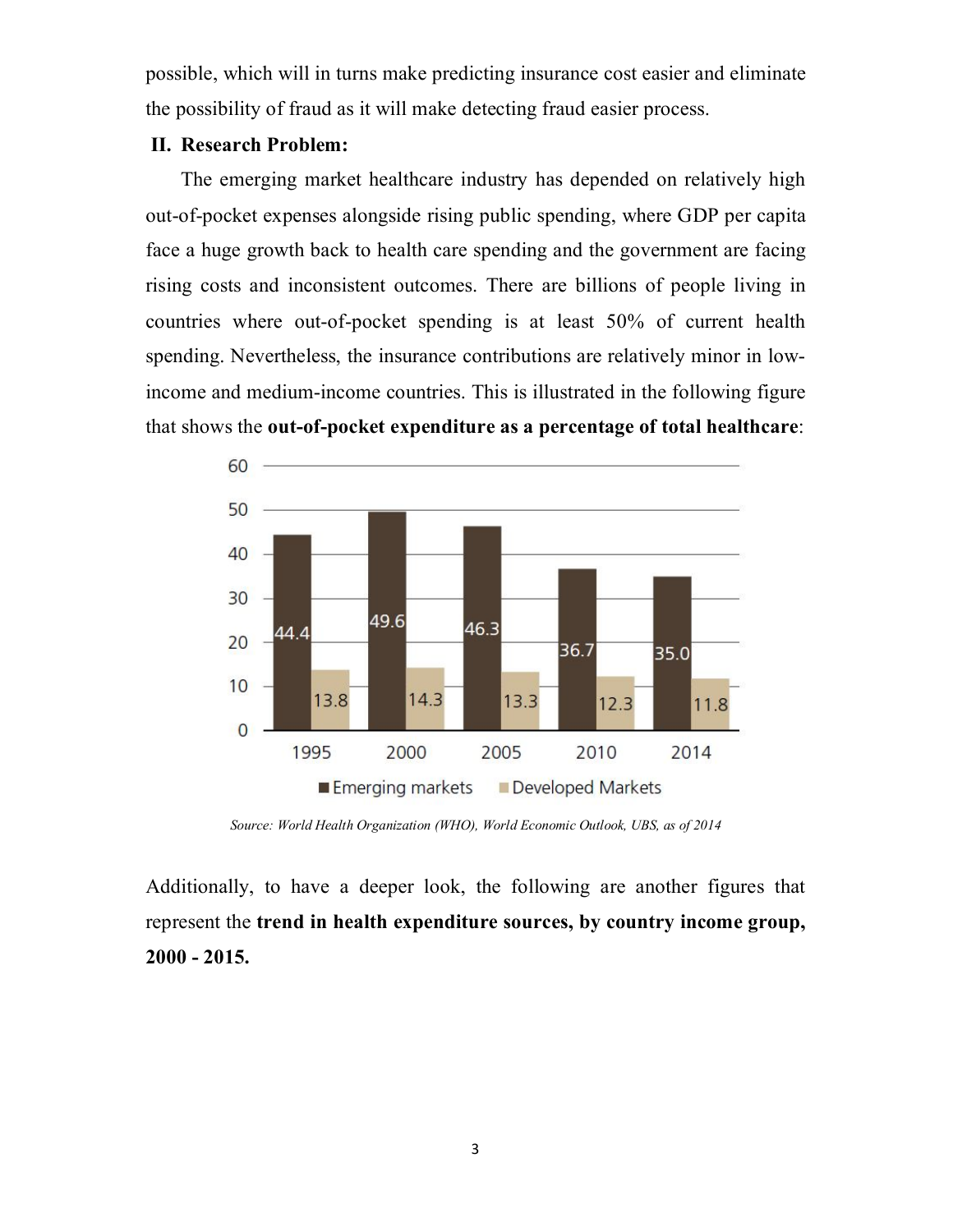





**High Income Countries** 



*Source: World Health Organization (WHO), Global Report*

Increasing the penetration rate of heath creates many challenges for insurers and service providers to deliver a better health and better care at a lower cost, where challenges can be summarised in improving the quality of service, reducing error, enhancing the accessibility, increasing efficiency, and lowering costs. This also triggers another drawback; healthcare data tends to reside in multiple places. From different source systems, like HR software, to different departments, like radiology or pharmacy. The data also comes from different organizations and stakeholders. Healthcare data also occurs in different formats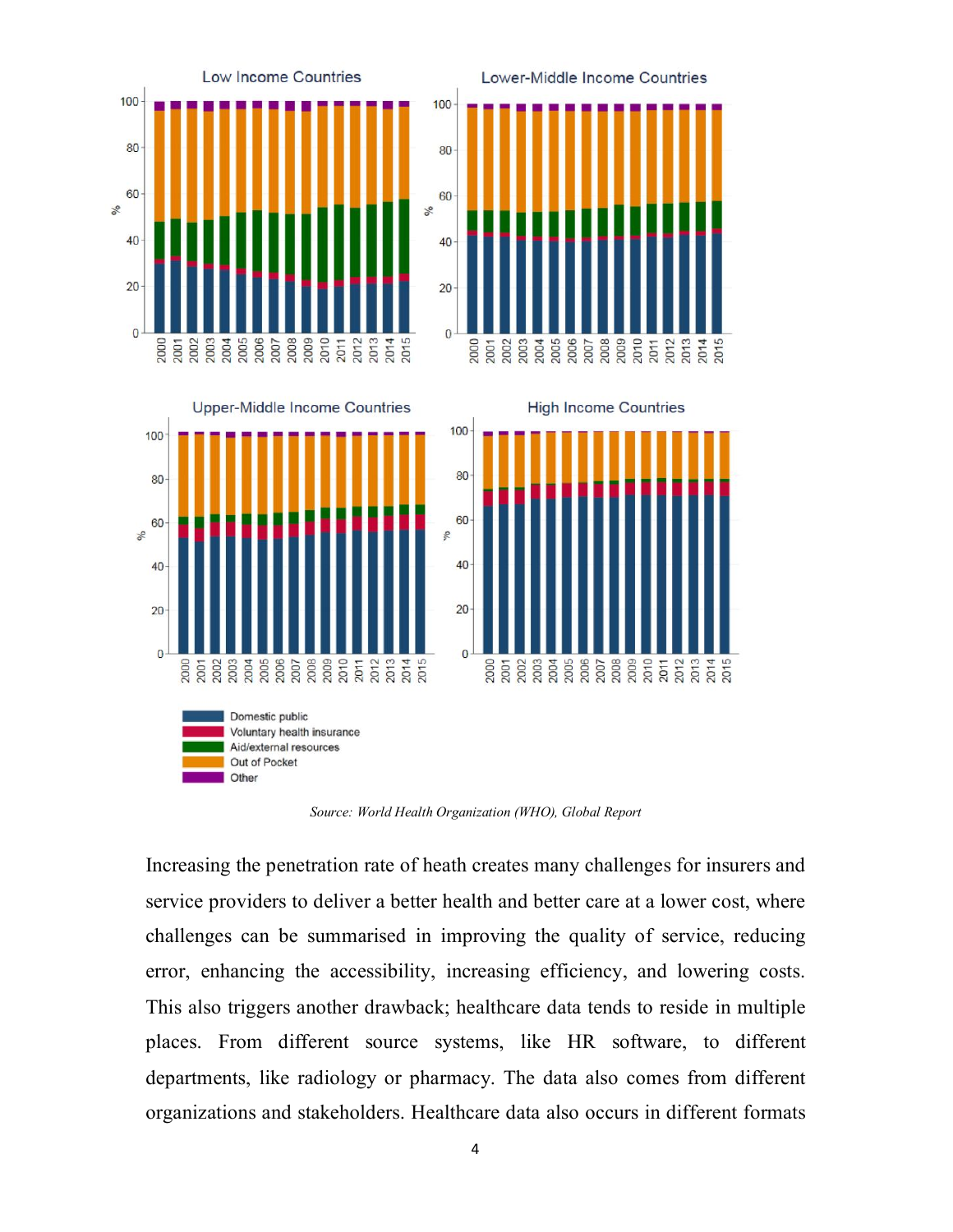(e.g., text, numeric, paper, digital, pictures, videos, multimedia, etc.). Aggregating this data into a single, central system, such as an enterprise data warehouse (EDW), makes this data accessible and gives a plenty room for predictive analytics.

#### **III. Research Objective:**

**iMhotep** health system, a central electronic health data management platform, aims to expand the realm of possible through using a technological evidence that break existing performance tradeoffs in the attainment of an outcome; providing "more for less" – more value, better outcomes, greater convenience, access and simplicity; all for less cost, complexity, and time required by the patient and the provider, in a way that expands what is currently possible.

**iMhotep** health system ensures that individuals and communities receive the health services they need without suffering financial hardships. **iMhotep** health system is about ensuring a progressive expansion of coverage of health services and financial protection as more resources become available. Also, **iMhotep** health system minimizes the fraud in claim management process through introducing data mining techniques in detecting fraud.

### **IV. Research Importance:**

The World Health Organization (WHO) considers health insurance a promising means for achieving a satisfying health coverage and our research focus on how to transform this to reality through introducing the new **iMhotep** Health System through public-private partnerships contain all relevant parties to the health care processing.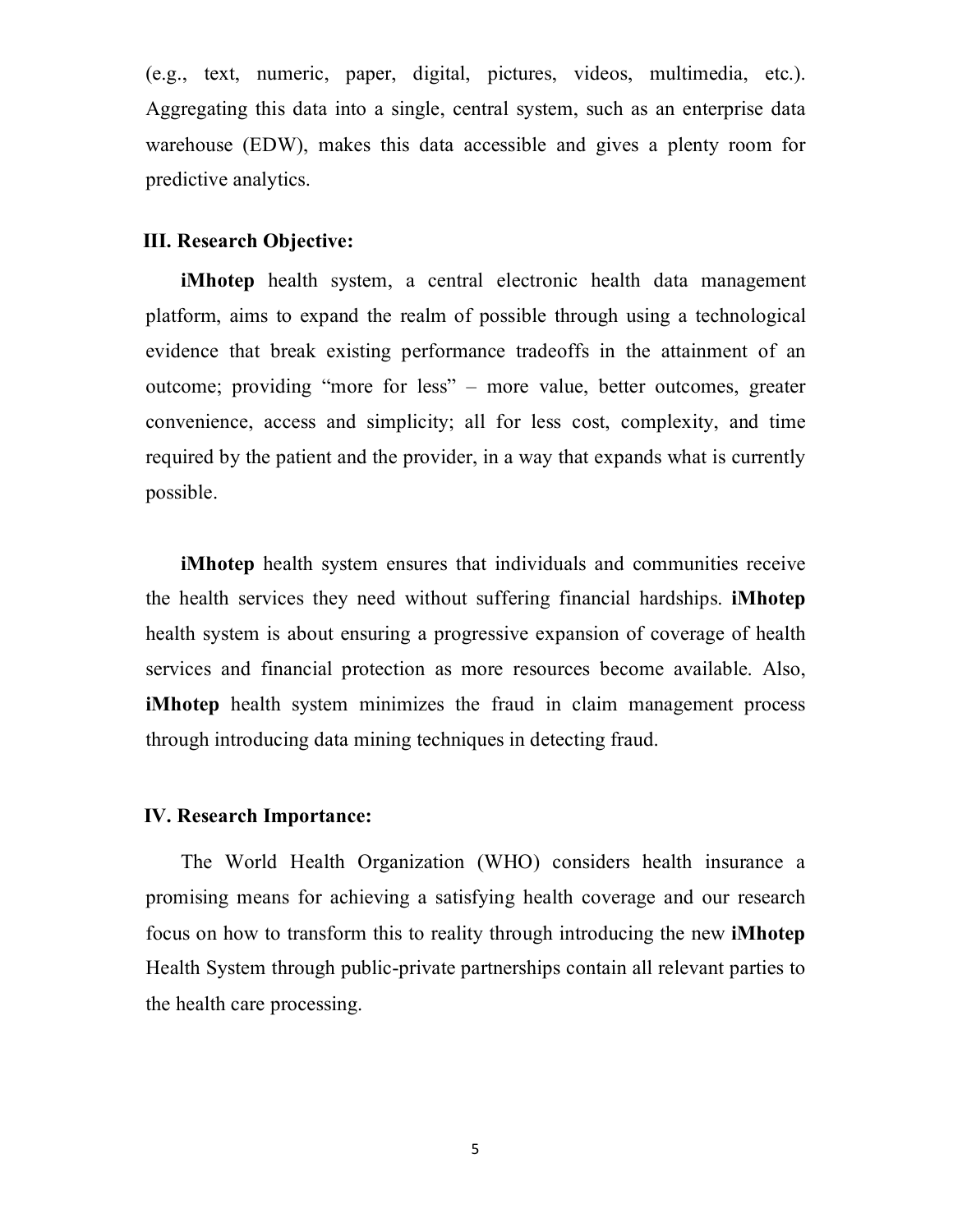#### **V. iMhotep Electronic Data Management Platform Framework:**

**iMhotep,** named after the father of medicine in the ancient Egyptian civilization, system is dedicated to providing a comprehensive framework and related standards for the exchange, integration, sharing, retrieval and warehousing of electronic health information. Another important part of the **iMhotep** is data predictive analysis and visualization tool, which supports clinical practice and health insurance, service delivery, patient behaviour tracking, advanced disease diagnostic prediction, and fraud detection.

The first and most important step in constructing **iMhotep** is data construction which is the process of gathering all the data from several sources. This helps the healthcare organizations and insurers treat their patients in a holistic manner, provide personalized treatments and enhance health outcomes.

The data collection phase can be acquired through numerous avenues, such as surveys, electronic financial transactions for health insurance claims, computerbased patient records (CPRs), and disease registries.

#### *1- iMhotep Database building and data collection phase:*

Firstly, the main key attributes of data base are limited on the following categories:

- **Demographic data** consists of facts such as age (or date of birth), gender, race and ethnic origin, marital status, address of residence, names of and other information about immediate family members, and emergency information. Information about employment status (and employer), schooling and education, and some indicator of socioeconomic class might also appear.

- **Administrative data** include facts about health insurance such as eligibility and membership, required copayments and deductibles for a given benefit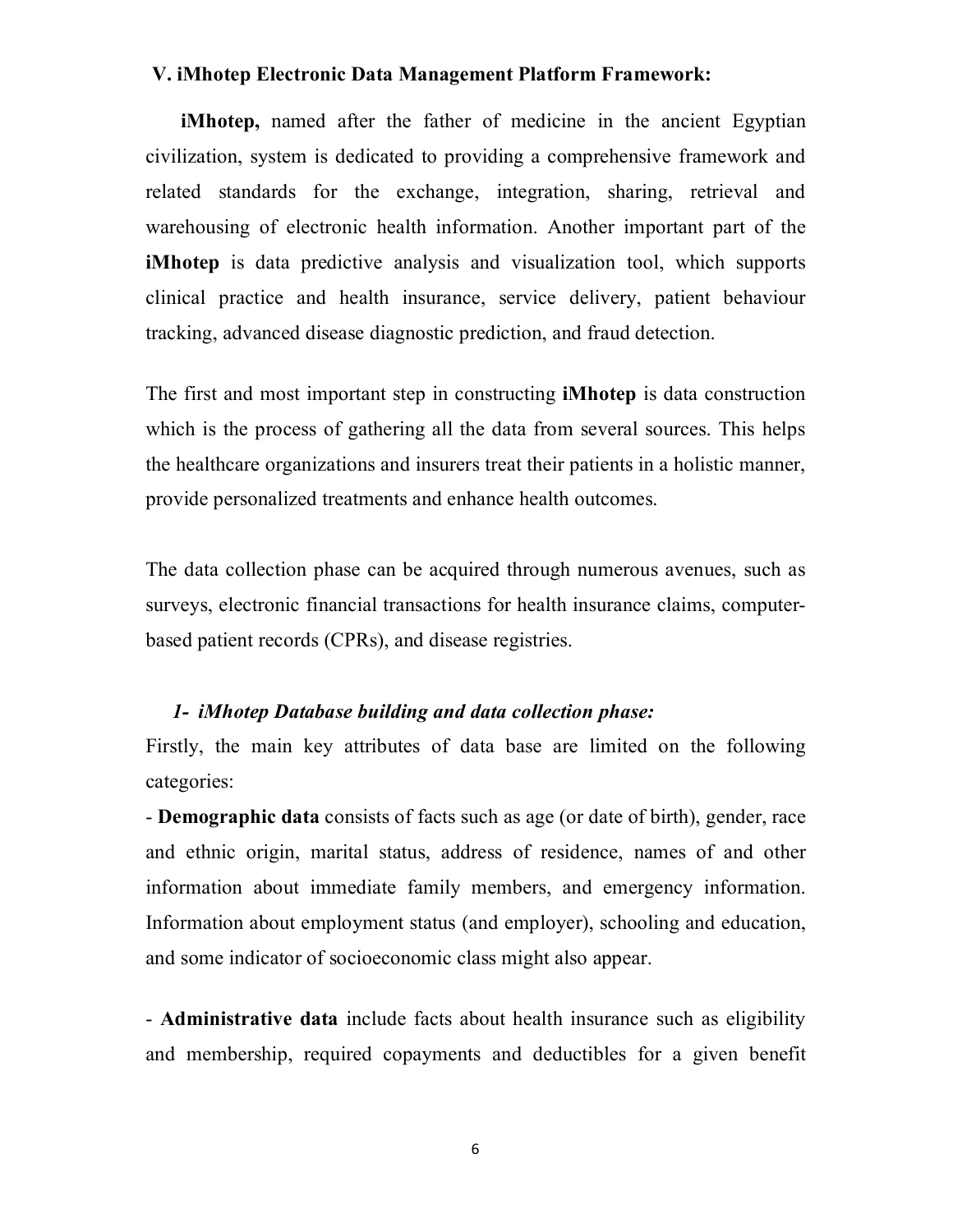package. With respect to services provided (e.g., diagnostic tests or outpatient procedures), such data also typically include charges and perhaps amounts paid.

**- Pharmaceutical data** includes information on prescribed or dispensed medicines (including name, dose, duration, route of administration and therapeutic indication), immunisations, diagnosis data and referrals for laboratory investigations, imaging and other procedures.

**- Patient Clinical Records** contain adequate information to identify the patient; support the diagnosis; justify the care and treatment; document the course and results of treatment; promote continuity of care; and any specific content of patient clinical records has been determined by the organization.

- **Health risks and health status** Health risk information reflects behavior and lifestyle (e.g., whether an individual uses tobacco products or engages regularly in strenuous exercise) and facts about family history and genetic factors (e.g., whether an individual has first-degree family members with a specific type of cancer or a propensity for musculoskeletal disease).

### **2- iMhotep Database Benefits to Stakeholders:**

Market drivers are increasing the demand for measuring physician cost and quality performance through integrated database based on the big data collected from the most relevant stakeholders, and stakeholders depend on the expertise of the healthcare analytics to collaborate the data collected from various sources to monitor the efficiency of their processes.

This would help them understand how the patients have responded to their course cure program and what their condition is currently. All these will help in enhancing future expectation and introduce a new era of artificial intelligence and data mining, the following table shows how each relevant parties benefit from iMhotep database: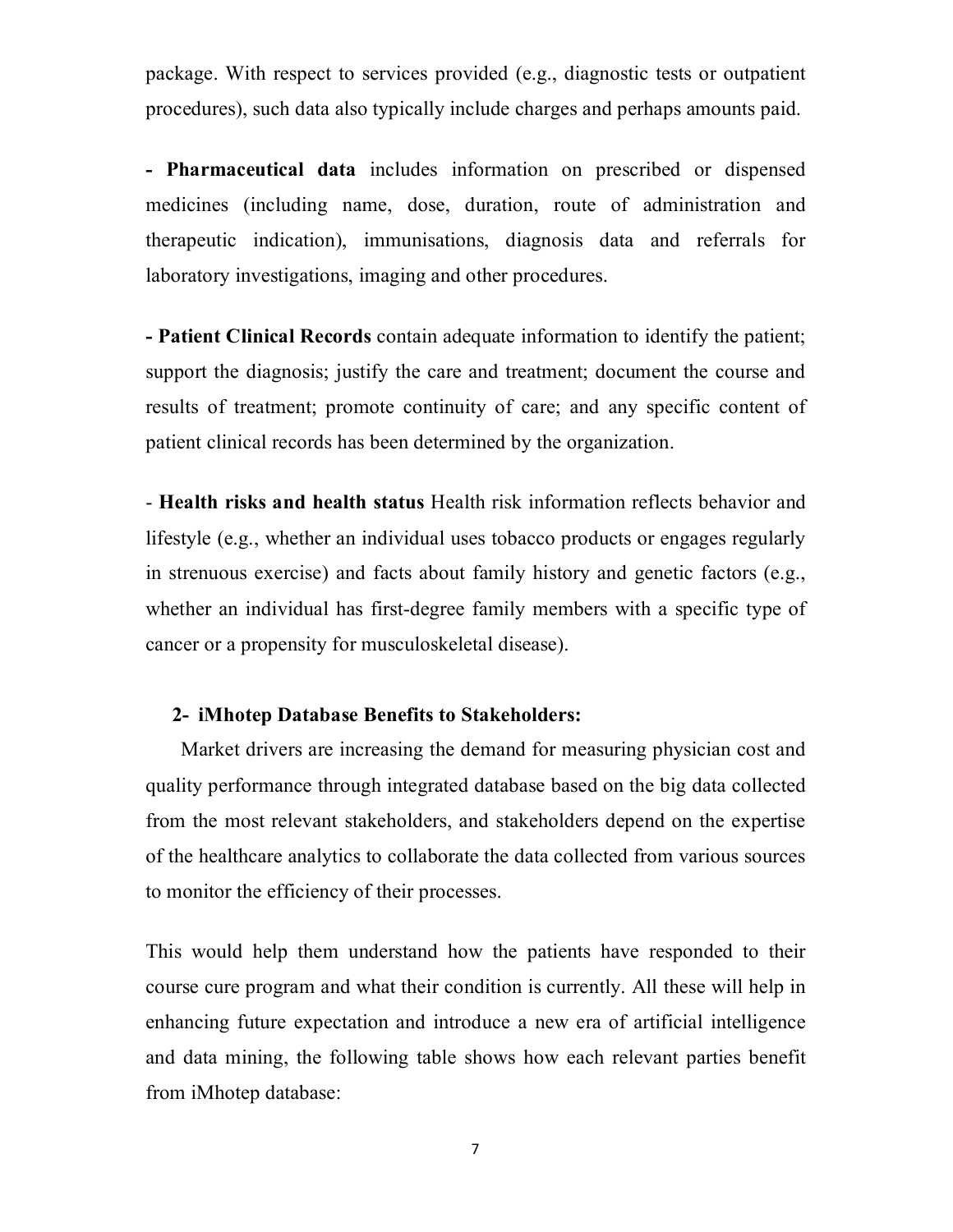| <b>Doctors</b>         | • Use the medical/health record as a means of                    |
|------------------------|------------------------------------------------------------------|
|                        | communication during an episode of care and                      |
|                        | treatment of a patient, and as an aide memoire for               |
|                        | continuing care of that particular patient.                      |
|                        | • Use health care data to evaluate the services                  |
|                        | provided; and look up prescription medications.                  |
| <b>Hospitals</b>       | Evaluate data and develop critical pathways and                  |
|                        | patient care plans for admitted patients.                        |
|                        | • Check drug interactions                                        |
|                        | • Gain influence through research and prescription               |
| <b>Pharmaceutical</b>  | tracking.                                                        |
| comapnies              | • Use information they gather and understand what it             |
|                        | takes to sell the drugs they represent.                          |
|                        | • Enrich the research area through introducing new               |
|                        | drugs for some diseases.                                         |
| <b>Health Insurers</b> | Require information to reimburse the patient and/or<br>$\bullet$ |
|                        | health care facility for services rendered whether               |
|                        | for an inpatient or ambulatory patient;                          |
|                        | Data mining techniques used to help delivering a                 |
|                        | method for detecting fraudulent events from other                |
|                        | parties.                                                         |
| <b>Courts</b>          | Facilitate access to patient's records and official<br>$\bullet$ |
|                        | documents in order to protect the legal interests of             |
|                        | patient, doctor and other health<br>the<br>care                  |
|                        | professionals.                                                   |
| <b>Patients</b>        | Accelerate access to patient health information<br>$\bullet$     |
|                        | enabling clinicians to keep track of patients'                   |
|                        | conditions over time.                                            |
|                        | Give patients treatment that is more effective and               |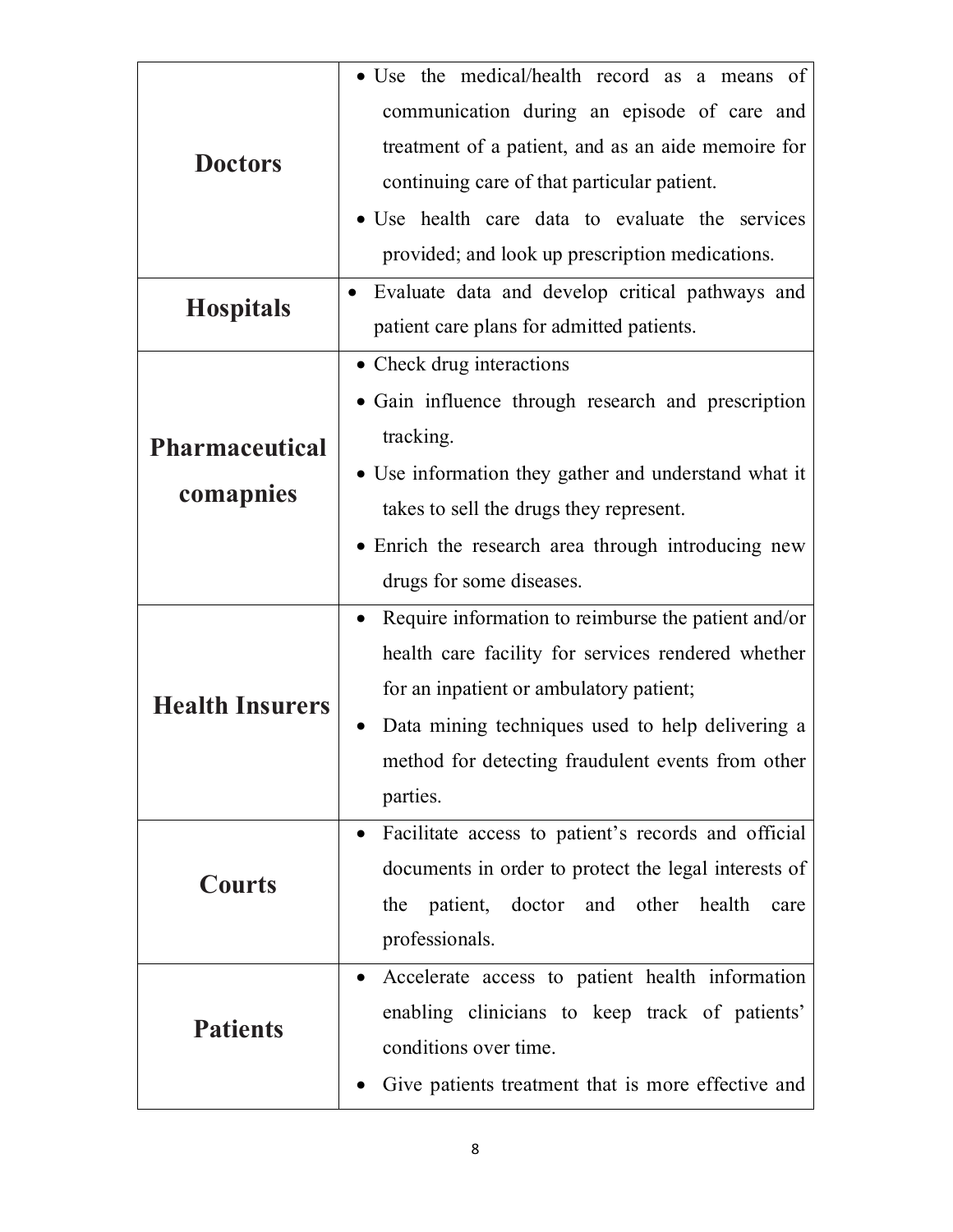|                    | better aligned to patients' needs.                |
|--------------------|---------------------------------------------------|
|                    | • Analyse and interpret data to determine causes, |
|                    | prevention methods and treatment for diseases,    |
| <b>Researchers</b> | injuries and disabilities.                        |
|                    | • Develop data mining methods for advanced        |
|                    | analytics.                                        |

A demand for creating a National Health Association (NHA) is required in order to organize the flaw of data and keep data privacy as it will not be one of the main beneficiary of the System, it will help in reviewing vital statistics and the incidence and prevalence of disease in a city, state or country.

The following Figure shows how flaw of data organized between different stakeholders:



The NHA will consolidate the data sharing and manage the governances of the data privacy through classifying accessibility to database into four categories: no access, indirect access through the database owner or a third party, direct access restricted to specific datasets and direct access to the full dataset; this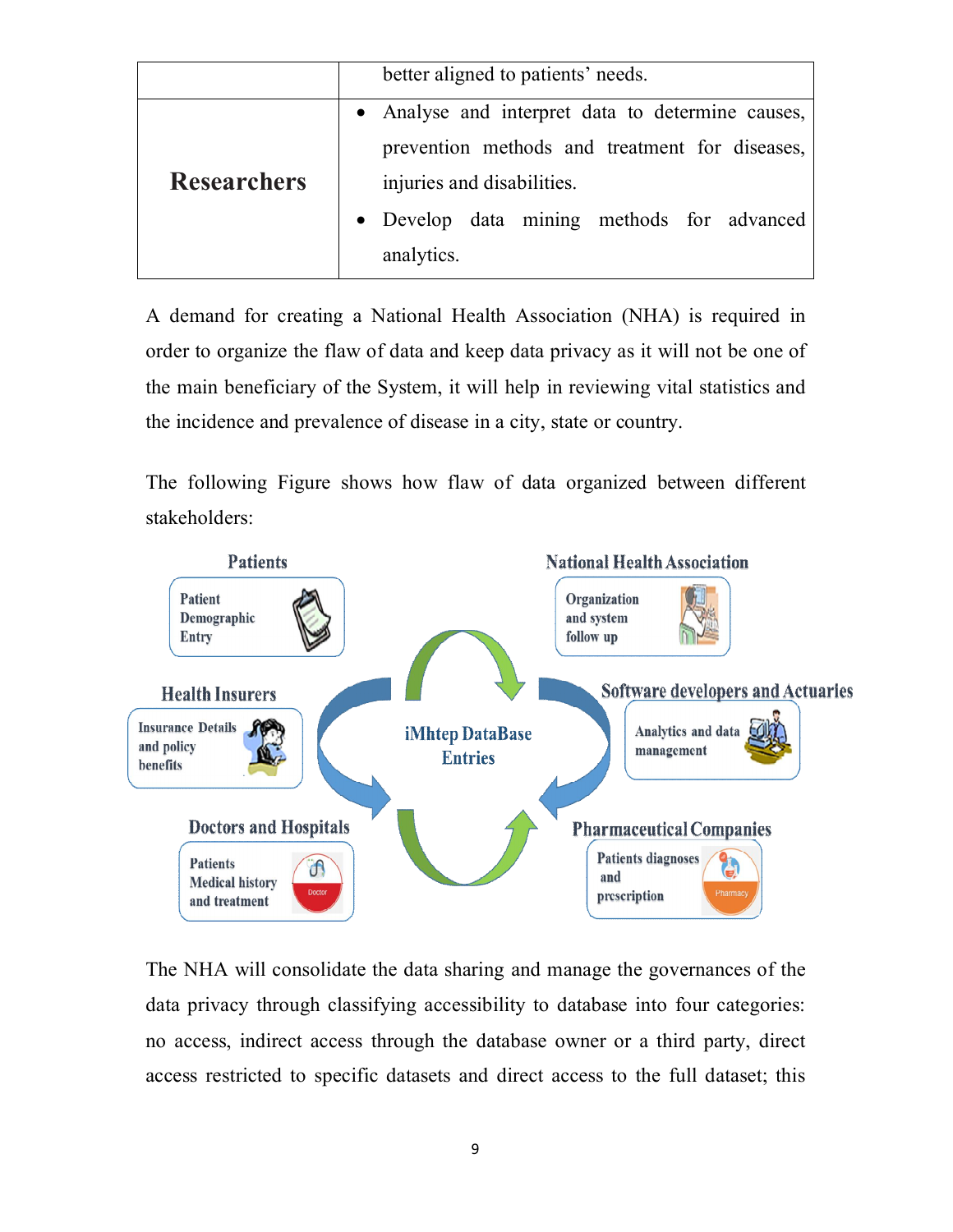will safeguard patients' data, and patients should be provided with clear information on how the data will be stored, used and protected.

# **3- Data Quality Control for iMhotep Health System:**

A popular method of performance improvement used in the United States of America is the "Plan, Do, Check and Act" (PDCA) method developed by Walter Shewhart (Abdelhak et al., 1996). The steps are:

- The plan phase consists of data collection and analysis to propose a solution to a specific problem;
- The do or implementation phase tests the proposed solution;
- The check phase monitors the effectiveness of the solution over a period of time; and
- The act phase formalizes the changes that have proven effective in the "do" and "check" stages.

These steps will be essential to monitor and review data quality in order to enhance data consistency and effectiveness for the purpose of researches and analytics.

### **4- Data Mining Techniques**

Data mining have a great potential to enable healthcare systems to use data more efficiently and effectively hence it improves care and reduces cost. The following are the classifications of data mining tools that can be applied on health care database:

### **1.** *Tracking patterns:*

One of the most basic techniques in data mining is learning to recognize patterns in your data sets. This is usually a recognition of some deviation of your data happening at regular intervals. For example, you might see that your sales of a certain product seem to spike just before the holidays, or notice that specific disease is emerging in a specific area of a country.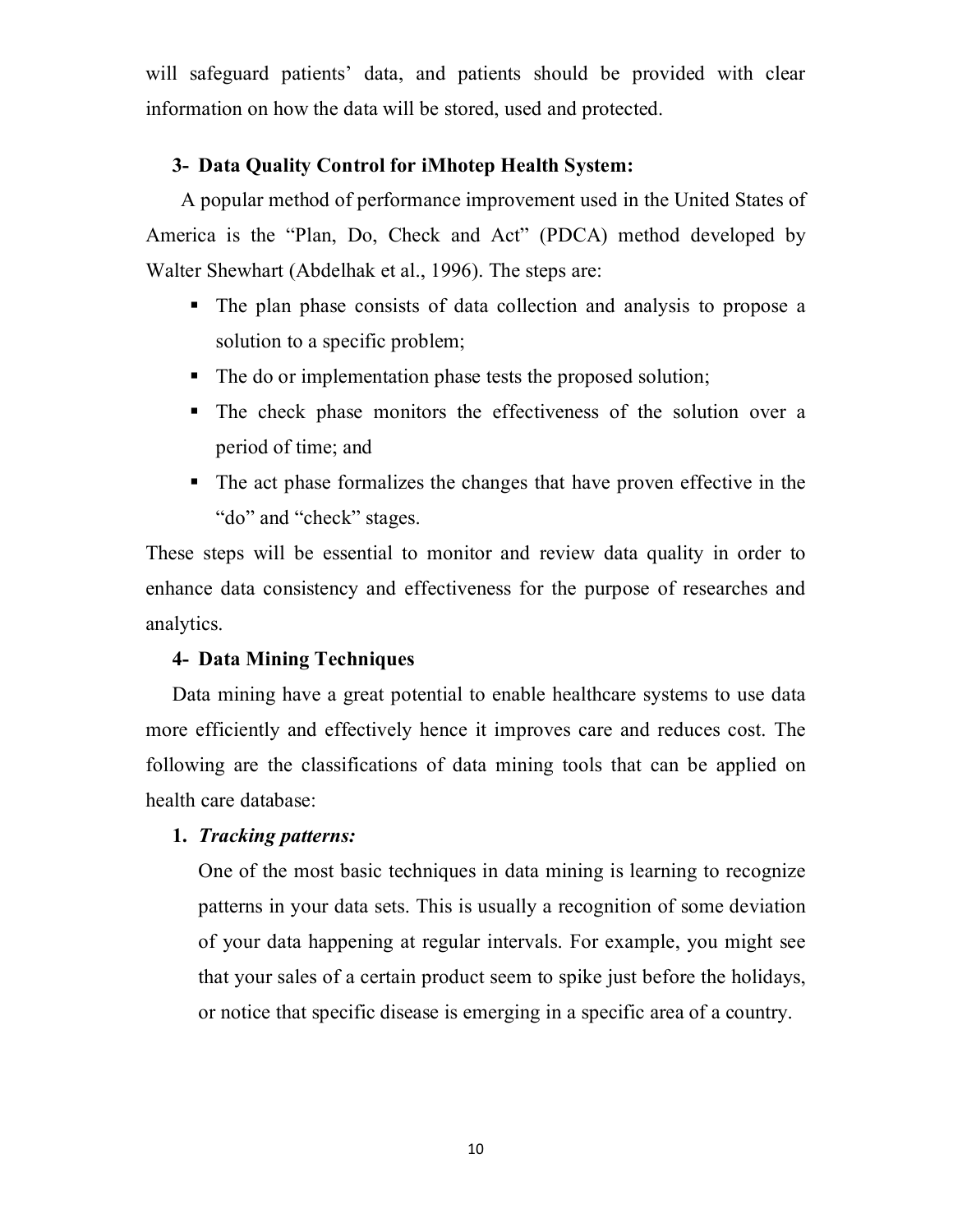### **2.** *Classification:*

Is a more complex data mining technique that enbale you to collect various attributes together into discernible categories, which you can then use to draw further conclusions, or serve some function. For example, if you're evaluating data on individual customers' financial backgrounds and purchase histories, you might be able to classify them as "low," "medium," or "high" credit risks. You could then use these classifications to learn even more about those customers.

#### **3.** *Association:*

Is related to tracking patterns, but is more specific to dependently linked variables. In this case, you'll look for specific events or attributes that are highly correlated with another event or attribute; for example, you might notice that when your customers buy a specific item, they also often buy a second, related item. This is usually what's used to populate "people also bought" sections of online stores.

#### **4.** *Outlier detection:*

In many cases, simply recognizing the overarching pattern can't give you a clear understanding of your data set. You also need to be able to identify anomalies, or outliers in your data. For example, if your purchasers are almost exclusively male, but during one strange week in July, there's a huge spike in female purchasers, you'll want to investigate the spike and see what drove it, so you can either replicate it or better understand your audience in the process.

#### **5.** *Clustering:*

Is very similar to classification, but involves grouping chunks of data together based on their similarities. For example, you might choose to cluster different demographics of your audience into different packets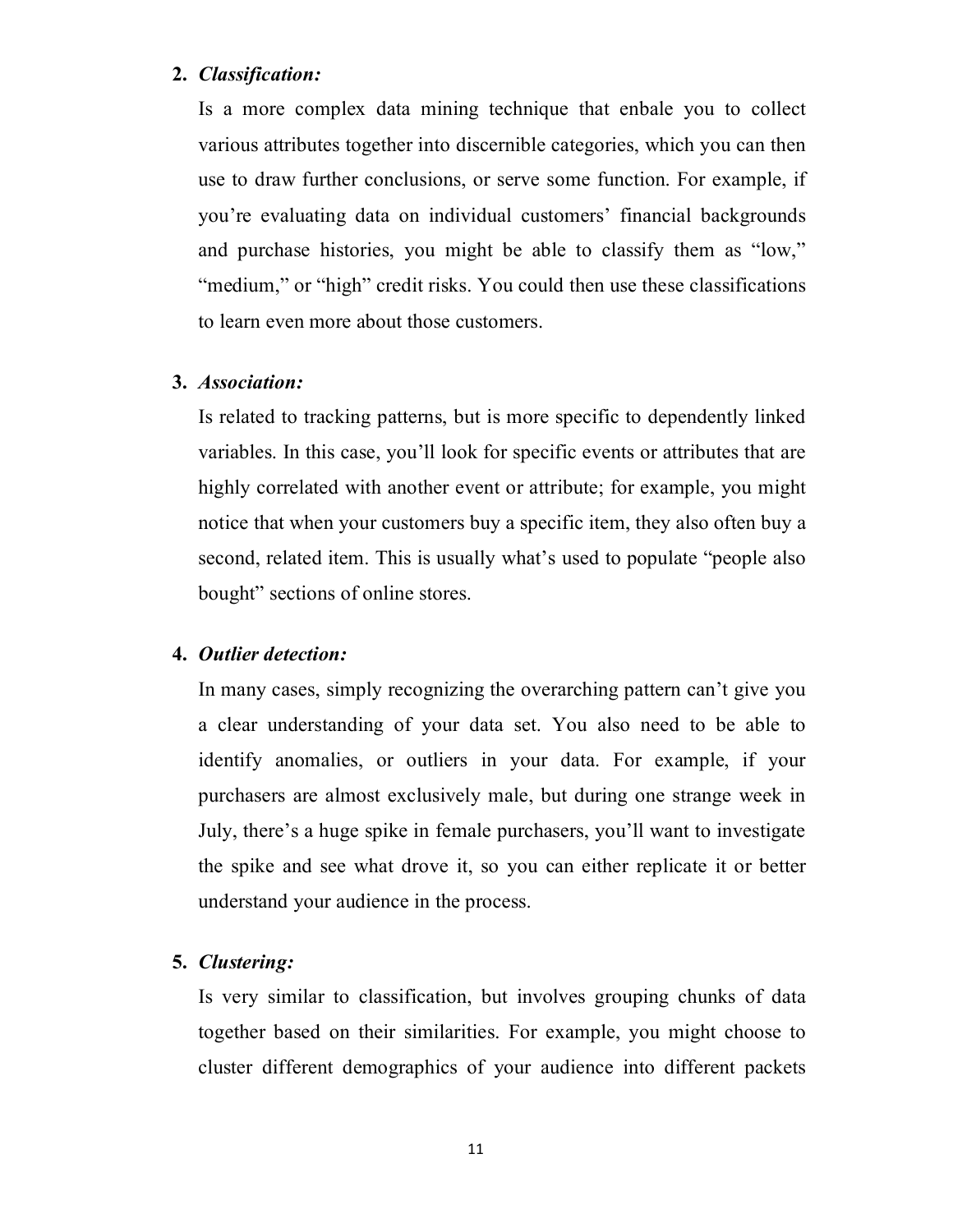based on how much disposable income they have, or how often they tend to shop at your store.

## **6.** *Regression:*

Used primarily as a form of planning and modelling, is used to identify the likelihood of a certain variable, given the presence of other variables. For example, you could use it to project a certain price, based on other factors like availability, consumer demand, and competition. More specifically, regression's main focus is to help you uncover the exact relationship between two (or more) variables in a given data set.

### **7.** *Prediction:*

Is one of the most valuable data mining techniques, since it is used to project the types of data you will see in the future. In many cases, just recognizing and understanding historical trends is enough to chart a somewhat accurate prediction of what will happen in the future. For example, you might review consumers' credit histories and past purchases to predict whether they will be a credit risk in the future.

The following two examples illustrate how **iMhoteb** electronic data management platform is applying the data mining tools and machine learning to ensure better utilizing of the data available:

# *Application 1: Heart disease prediction using artificial neural network:*

Medical diagnosis is considered as a significant yet intricate task that needs to be carried out precisely and efficiently. Clinical decisions are often made based on doctor's intuition and experience rather than on the knowledge rich data hidden in the database. The automation of the medical diagnosis process, including prescriptions, would admittedly mitigate the human error and costs of the health insurance sector. This would have a radical impact on global public health eventually.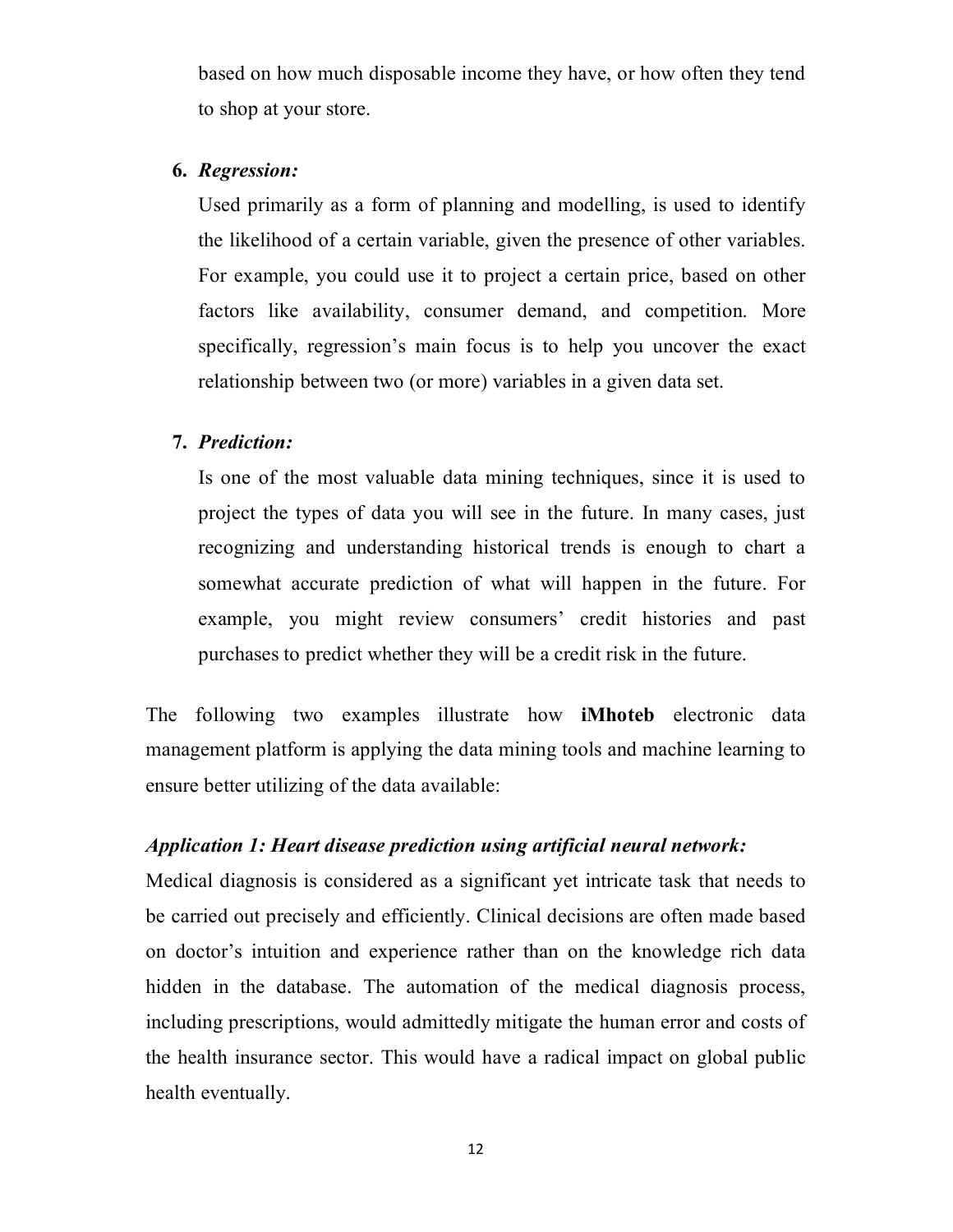Heart disease is the leading cause of death, and experts estimate that approximately half of all heart attacks and strokes occur in people who have not been flagged as 'at risk.'



*Figure 1: Heart disease prediction applying artificial neural network*

# *Application 2: Fraud detection using data neural clustering:*

Clustering can be used to find more fraud cases that are similar to known cases. Predictive can predict potential fraudulent claims and providers. However, it is difficult to obtain training historical data as most fraudulent claims may have not been discovered. Therefore, it is better to depend on large number of historical records.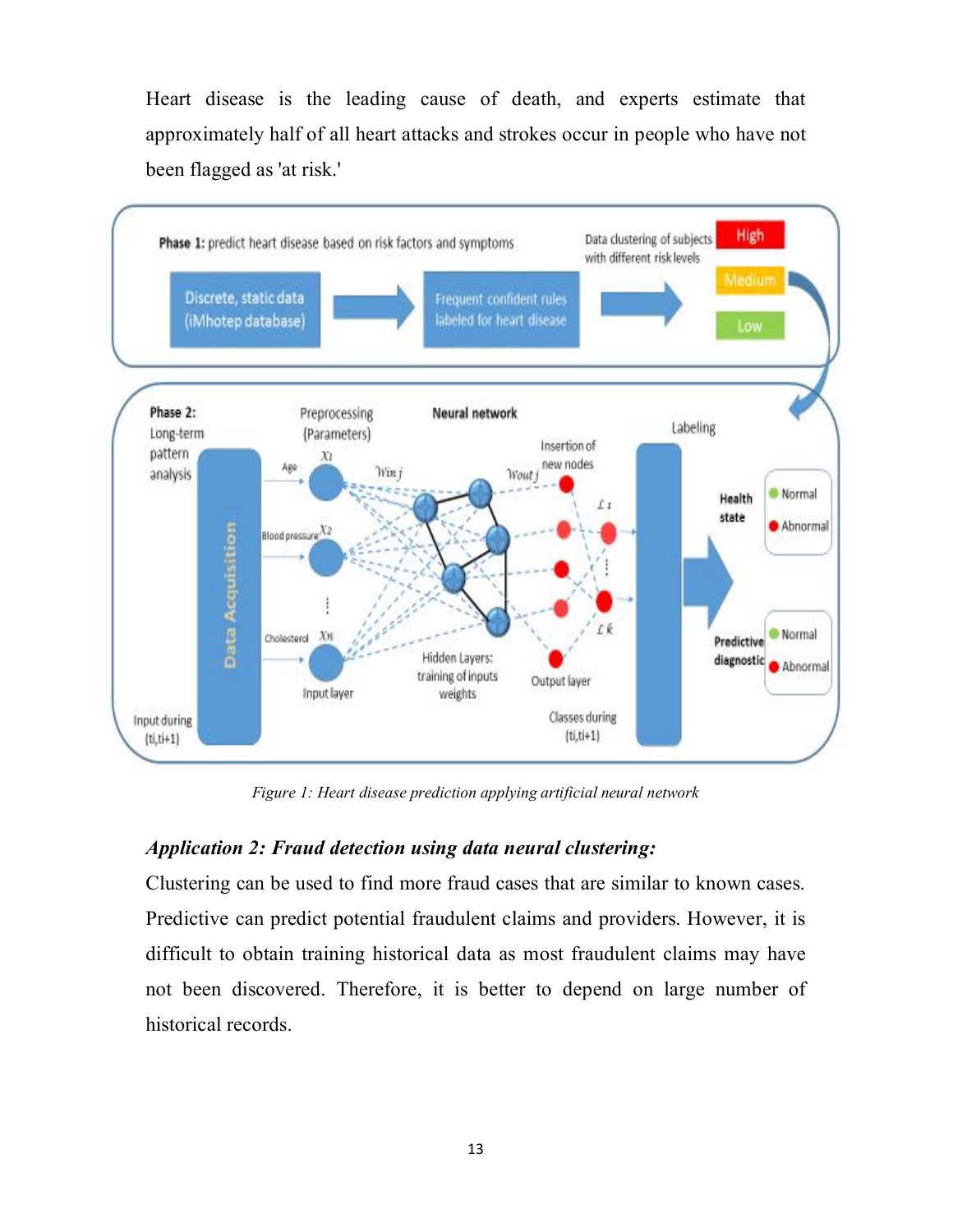Large networks, especially with small training datasets, can remember individual records. A better way is to decompose problems into multiple smaller neural networks with a small number of input and hidden layer nodes, each network predicting one type of frauds. Then integrate them with higher level neural networks or use rules to combine them. Supervised learning entails training an algorithm using labelled historical data. In this case, existing datasets already have target variables marked, and the goal of training is to make the system predict these variables in future data.



*Figure 2: data clustering method used to detect heal care fraudulent activities*

#### **VI. Conclusions and Recommendations:**

In conclusion, insurers and health service providers can take advantage of growth opportunities in data mining, service enhancement, and cost reduction. Also, **iMhotep** health system will give plenty of room for controlling fraud in the health insurance, increase medical awareness between patients, and open a new research area in big data sharing and embracing data ethics.

**iMhotep** health system and the National Health Association could be a guide to the government in developing its own healthcare policy and regulate funds. Also, it will interact with the main leading Information Technology entities.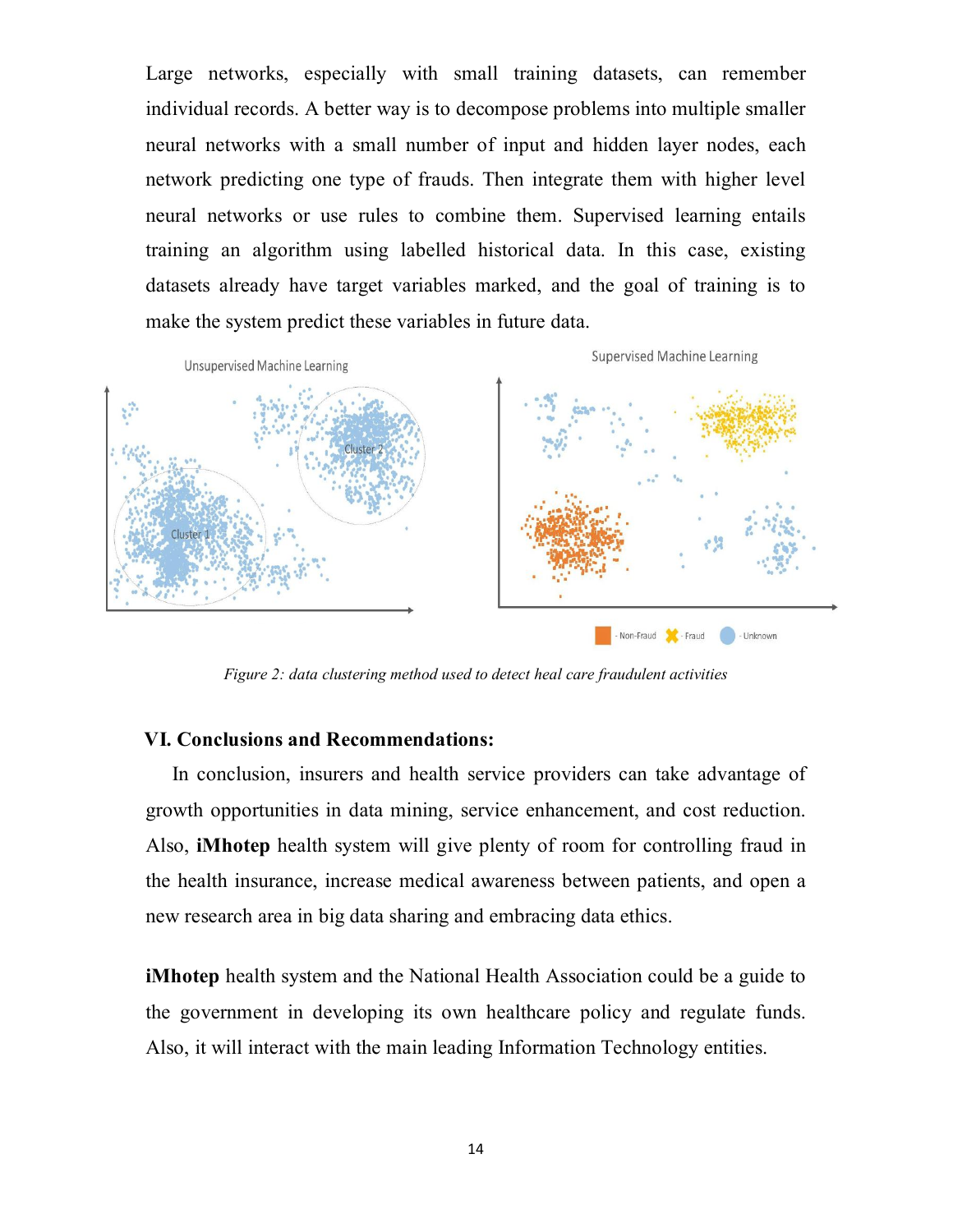# **iMhotep central database in medical/health records can be improved by ensuring the following:**

- o All patient identification data are accurately recorded on the first sheet of the medical/health record and the patient's name and medical/health record number are clearly shown on subsequent pages.
- o The main condition and other diagnoses, problems and procedures are clearly written on the front sheet, along with the signature of the attending health care provider.
- o The history of past and present illnesses/problems is recorded clearly, and the entry dated and signed.
- o Consent forms are signed, dated and witnessed.
- o Progress notes, whether for an inpatient or outpatient, are recorded daily or each time the doctor sees the patient and are clearly written, legible, signed and dated.
- o For surgical patients, either as an inpatient or at a day surgery, operation forms should be completed with all relevant information, as well as anaesthetic forms and recovery room report, signed and dated.
- o Nursing notes for inpatients should be completed daily, written clearly, and each entry dated and signed.

In a nutshell, the following are among the recommendations to be considered as a top priory in the agenda of the National Health Association and Health Insurer:

- o Employ sufficient staff to meet the needs of the data collection area.
- o Include continues audit by independent parties under supervision of National Health Association.
- o Involving volunteers, interns and part-time employees for the data entry role, to ensure cost and time saving.
- o Conduct regular sample review on database to ensure data completeness and alignment with the data privacy policy.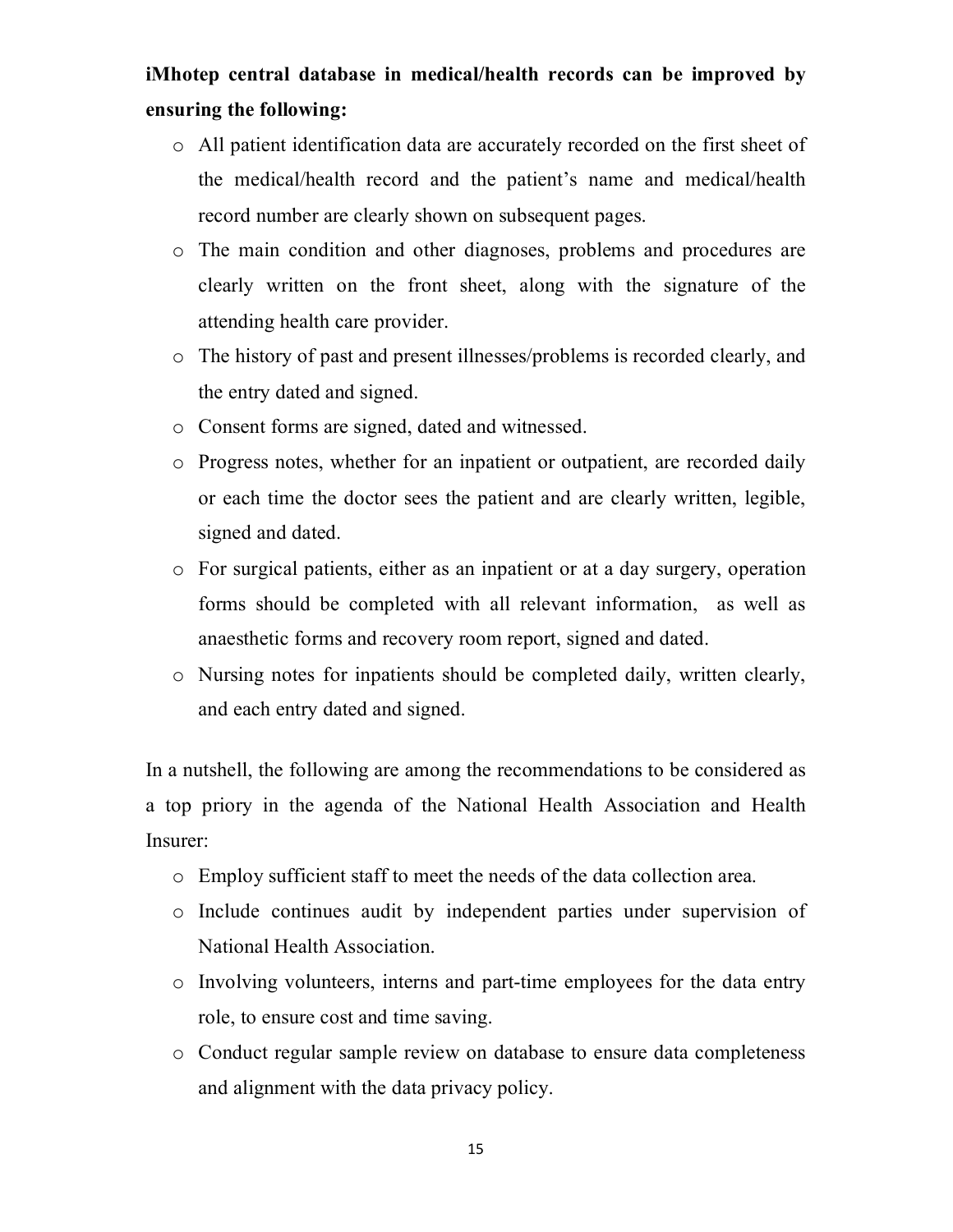- o Engage in health awareness campaigns to promote awareness of people in the rural parts of the country and enhance the public health.
- o Encourage the healthcare data scientists and actuaries to be more involved in the latest technological tools in data mining and artificial intelligence algorithms. This will enhance healthcare business analytics.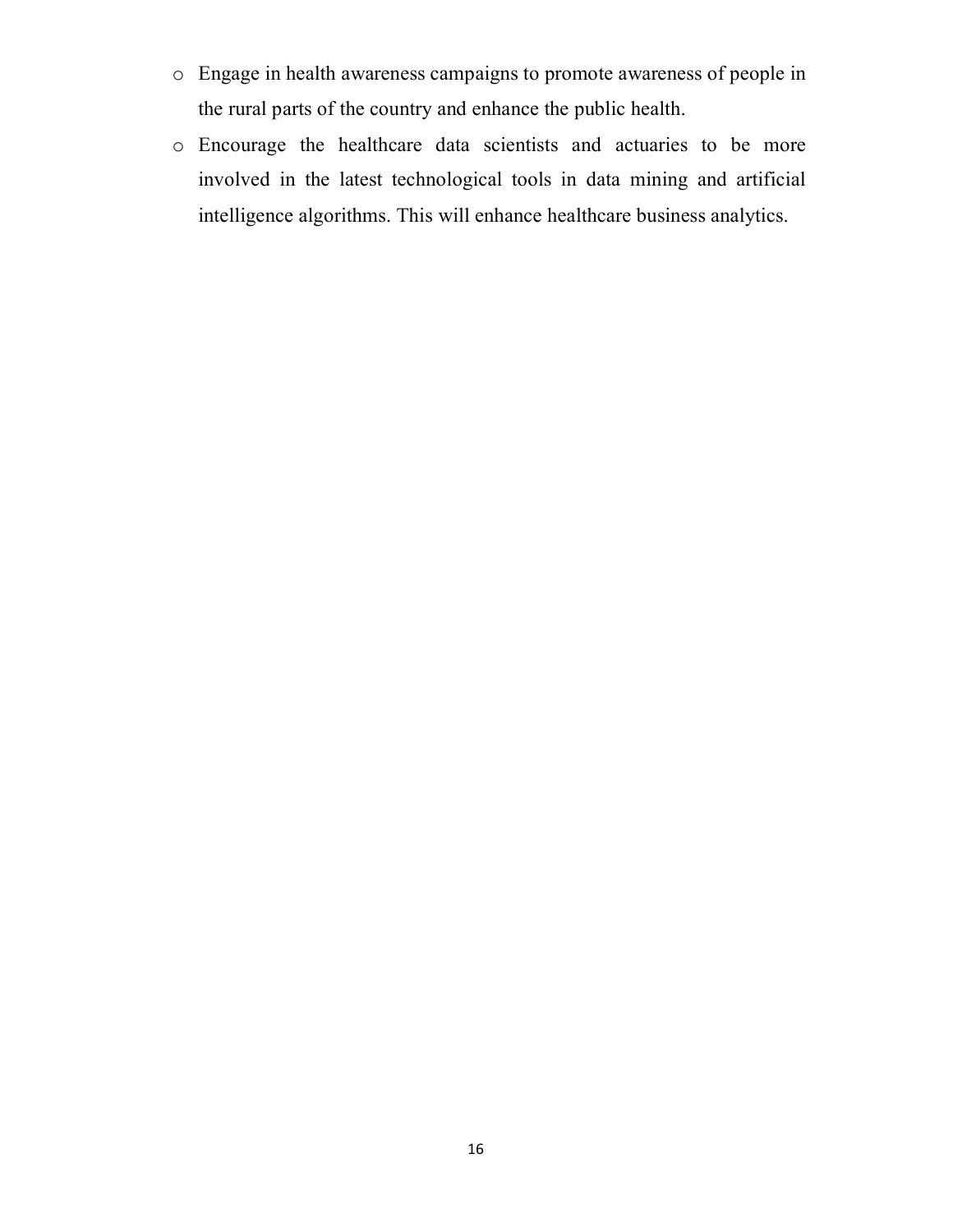#### **References:**

- **1)** Ball, J., Balogh, E. and Miller, B.T. eds., (2015). *Improving diagnosis in health care*. National Academies Press.
- **2)** Boukenze, B., Mousannif, H. and Haqiq, A., (2016). *Predictive analytics in healthcare system using data mining techniques*. Comput Sci Inf Technol, 1, pp.1-9.
- **3)** Copeland, B.; Raynor, M.; Shah, S., (2014)*Top 10 health care innovations: Achieving more for less,* Deloitte.
- **4)** Donaldson, M.S. and Lohr, K.N., (1994). *Health data in the information age: use, disclosure, and privacy*. National Academies.
- **5)** Hariharan, S. and Dey, P.K., (2010). *A comprehensive approach to quality management of intensive care services*. International journal of health care quality assurance, 23(3), pp.287-300.
- **6)** Institute of Medicine (US). Committee on Assuring the Health of the Public in the 21st Century, (2003). *The Future of the Public's Health in the 21st Century*. National Academy Press.
- **7)** Ionita, I. and Ionita, L., (2016). *Applying data mining techniques in healthcare*. Studies in Informatics and Control, 25(3), pp.385-394.
- **8)** Pacurariu, A., Plueschke, K., McGettigan, P., Morales, D.R., Slattery, J., Vogl, D., Goedecke, T., Kurz, X. and Cave, A., (2018). *Electronic healthcare databases in Europe: descriptive analysis of characteristics and potential for use in medicines regulation*. BMJ open, 8(9).
- **9)** Raghupathi, W. and Raghupathi, V., (2014). Big data analytics in healthcare: promise and potential. Health information science and systems, 2(1), p.3.
- **10)** Spaan, E., Mathijssen, J., Tromp, N., McBain, F., Have, A.T. and Baltussen, R., (2012). *The impact of health insurance in Africa and Asia: a systematic review*. Bulletin of the World Health Organization, 90, pp.685-692.
- **11)** Srinivasan, U. and Arunasalam, B., (2013). *Leveraging big data analytics to reduce healthcare costs*. IT professional, 15(6), pp.21-28.
- **12)** Syed Danish Ali, (2016).*The great reach of big data in healthcare*. The magazine of the Institute & Faculty of Actuaries.
- **13)** Tomar, D. and Agarwal, S., (2013). *A survey on Data Mining approaches for Healthcare*. International Journal of Bio-Science and Bio-Technology, 5(5), pp.241-266.